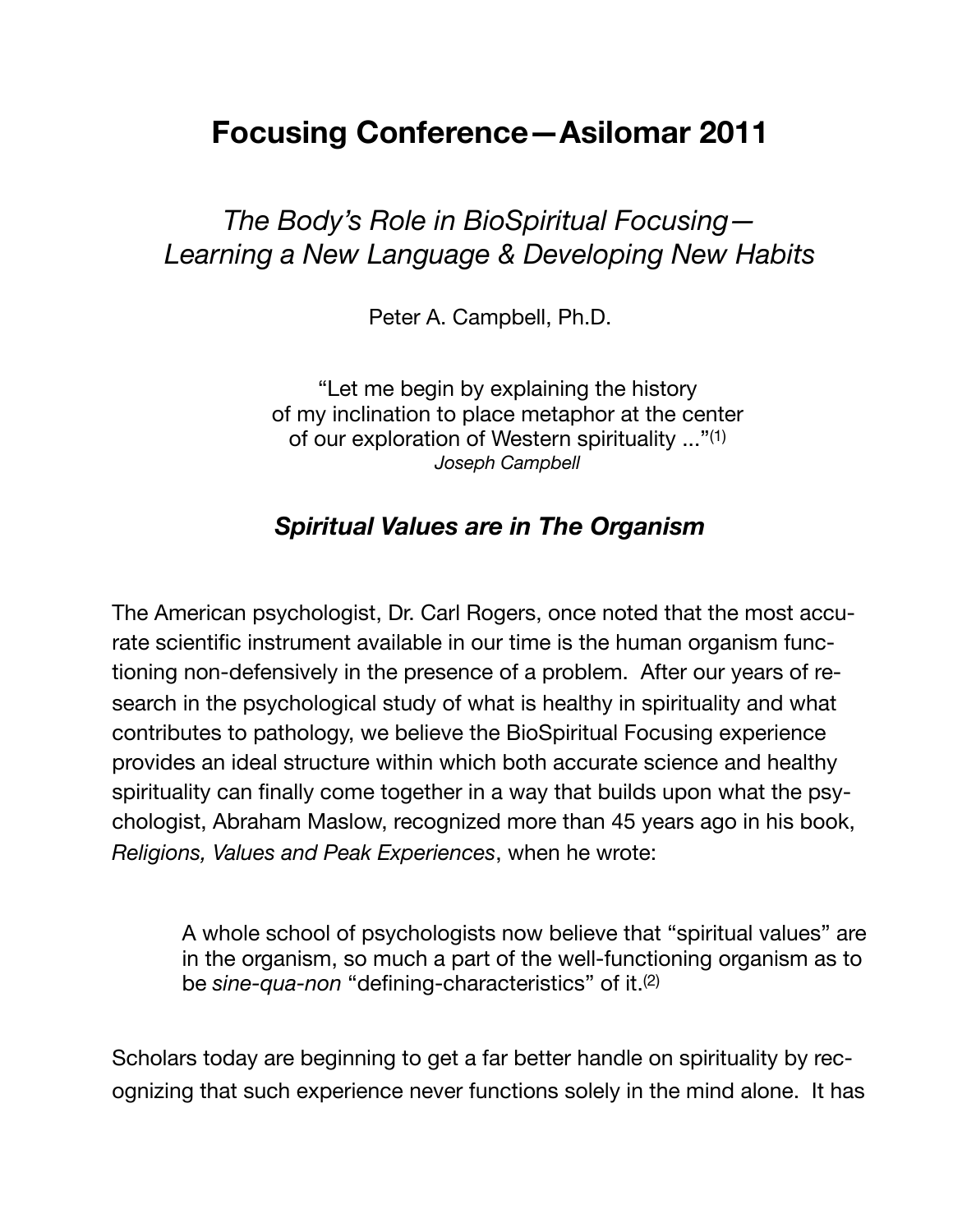always been at work within the physical organism as well. The question of course is: "How can we directly experience this?" "Where do we look?" "What clues do our bodies provide for entering into this hidden universe?" We hope our new workbook, *Rediscovering the Lost Body-Connection Within Christian Spirituality*, may offer a significant step forward in exploring the interface between science and healthy spirituality.

### *Symbols, Metaphors and Process-Skipping*

This evening I want to summarize some of the deeper *implications* in Ed's earlier talk about *the experience* of finding ourselves within something Greater than ourselves—a Larger Body, some Greater Living Whole. I want to explore with you the psychological and spiritual significance of such experience. That word, *"implications,"* offers a wonderful point of entry, coming as it does from two Latin words, *"im-"* and *"plico." "Im-"* is just like our English word, "in," and *plico* means *"to fold,"* so—*implico*, *"to fold into."* What we explore this evening is something *folded into the body*, and there are three discoveries in Gene Gendlin's work which tie this all together:

1) His identification of *the felt-sense*.

2) His realization that *symbol* (as metaphor) does not merely *equate* with a felt-sense as some sort of mental concept which conceptually describes a meaning known and felt in the body. Instead, symbol *interacts* with a feltsense in such a way that felt-meaning can move forward and *unfold within the body*. *Interacting with a felt-sense* is symbol's *function*.

3) Finally, a third discovery by Gene is his recognition of *Process-Skipping Structures*. This is something I have never heard anyone in the Focusing community talk or write about about (other than Gene himself).(3)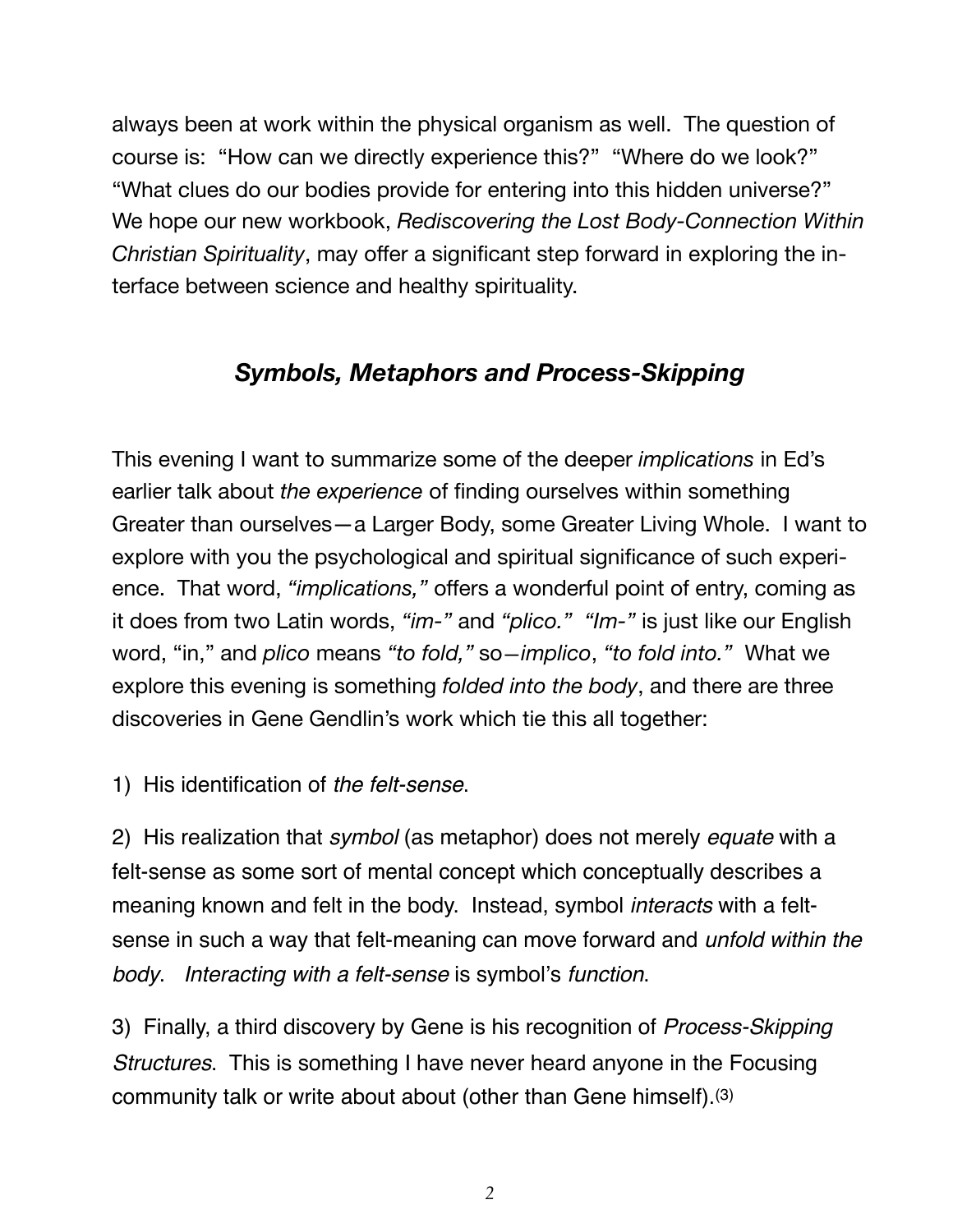Process-Skipping messes us up when we try to feel our own feelings. Here's an example. I was invited to present a program for fifth graders after their teacher had been in one of our workshops and wanted to share the experience with them. At one point I asked the kids, *"What do you do in order NOT to feel your difficult feelings?"* I was absolutely overwhelmed by what came back from them. "I jog. I talk on the phone with my friends. I read a book. I sing. I dance, I play with my cat—and on and on and on! They had processskipping down pat. They already knew exactly how *not to feel their real feelings*. And where did they learn that? Obviously, from watching us—the adults in their lives! They simply *observed* and *absorbed*. It is so important that we understand and teach more about process-skipping because it operates 24-7 beneath the radar of our everyday awareness. We don't even think about process-skipping—we just automatically fall into it.

One brief, but vital note to be made before moving on. For anyone in this audience working with substance abuse and addictions therapy, processskipping in our view may be the most powerful *psychological* component which locks all addictions in place and makes them so resistant to change. Any therapy program working with addictions needs to explore processskipping habits in the body, learning how to identify as well as how to grow beyond such undermining structures.

#### *Developing New Body-Habits and Meeting Our Affection Teachers*

From our research, personal experience and experimentation with both Focusing and BioSpiritual Focusing, we are convinced that this process is all about *learning a new habit in your body.* When you learn typing, playing a musical instrument or driving a car—your physical body becomes the interface. In like manner, we are all challenged to learn the language of our own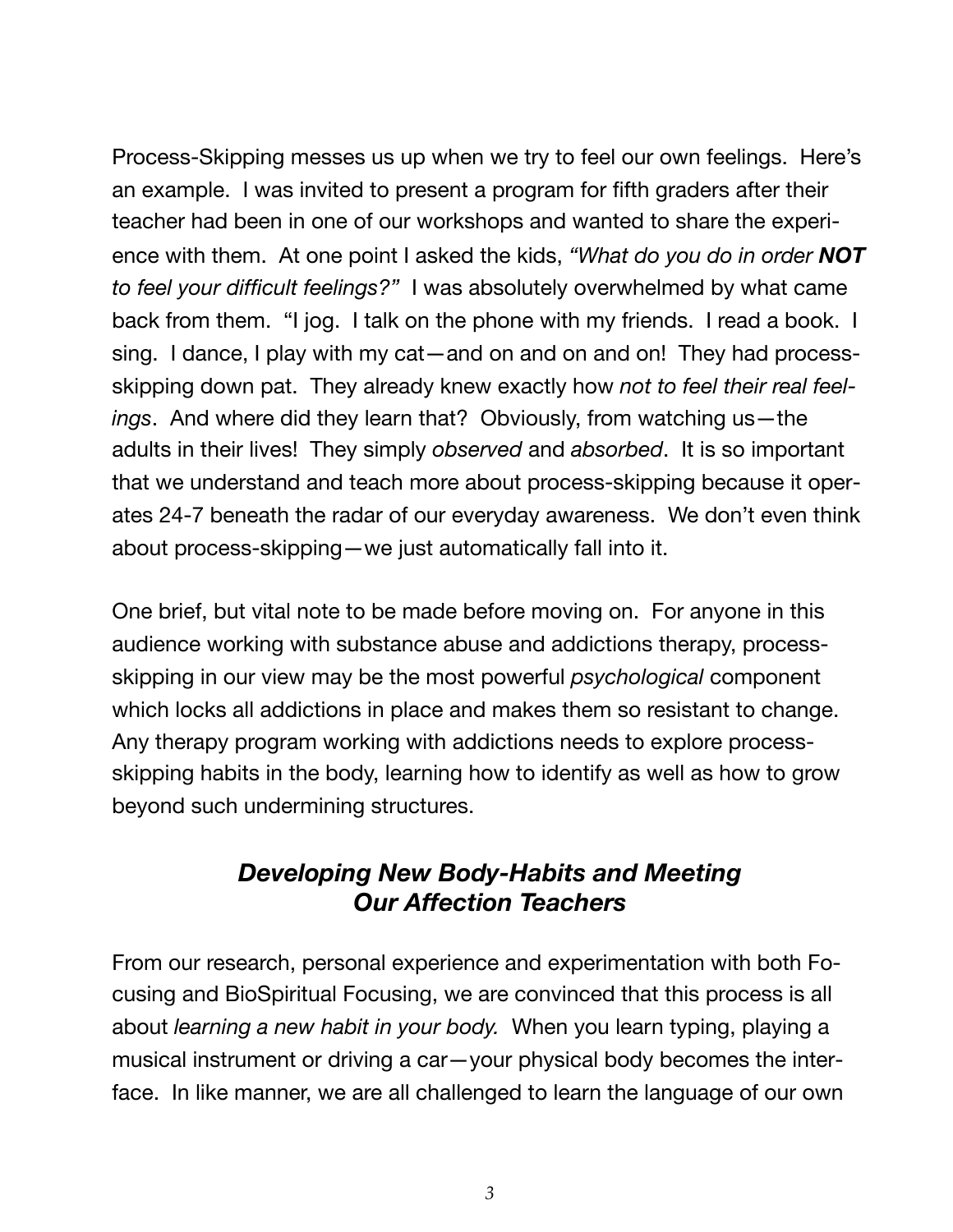bodies within the context of spiritual experience as well.

In the beginning, when first learning to type, you have to do all those little finger exercises, becoming familiar with the home keys and memorizing the keyboard. You need to learn this in your body. In like manner, learning to focus involves growing into a new way of attending and relating to your own body and feelings. Yet, many still fail to realize that this same quality of *attentive, physical presence* to our own bodies is needed for any healthy growth in spirituality as well. Such a habit cannot be learned overnight. Focusing and spirituality both demand a transformation in the quality of felt-presence to your own body and feelings. Developing such a new relationship can often be quite challenging and, for some, even quite unfamiliar.

Here's an illustration written by one of our small group BioSpiritual Focusing Companions who also happens to be a Buddhist, a yoga teacher and a massage therapist. He wrote:

I have a client who has *fought* cancer for some years. Last week during treatment I helped him listen to some tears that had leaked from the eye corners. Suddenly, he realized how harshly he had pushed against the cancer when what he most needed was to hold in a loving way *how his body carried the cancer*. In that moment of realization his entire body relaxed and a pain that had been felt in his shoulder for years lessened dramatically. We can now not only achieve very satisfying treatment results, but continue an inner journey that was blocked because of fighting vs holding the whole issue in a loving way in his own body.(4)

This switch from *fighting* to *caring* marks a dramatic shift in human evolution—a transformed experience within our own bodies of what it means to be human. We believe this change is critical as the next evolutionary step in both Focusing and spirituality. Otherwise, how can felt-meaning possibly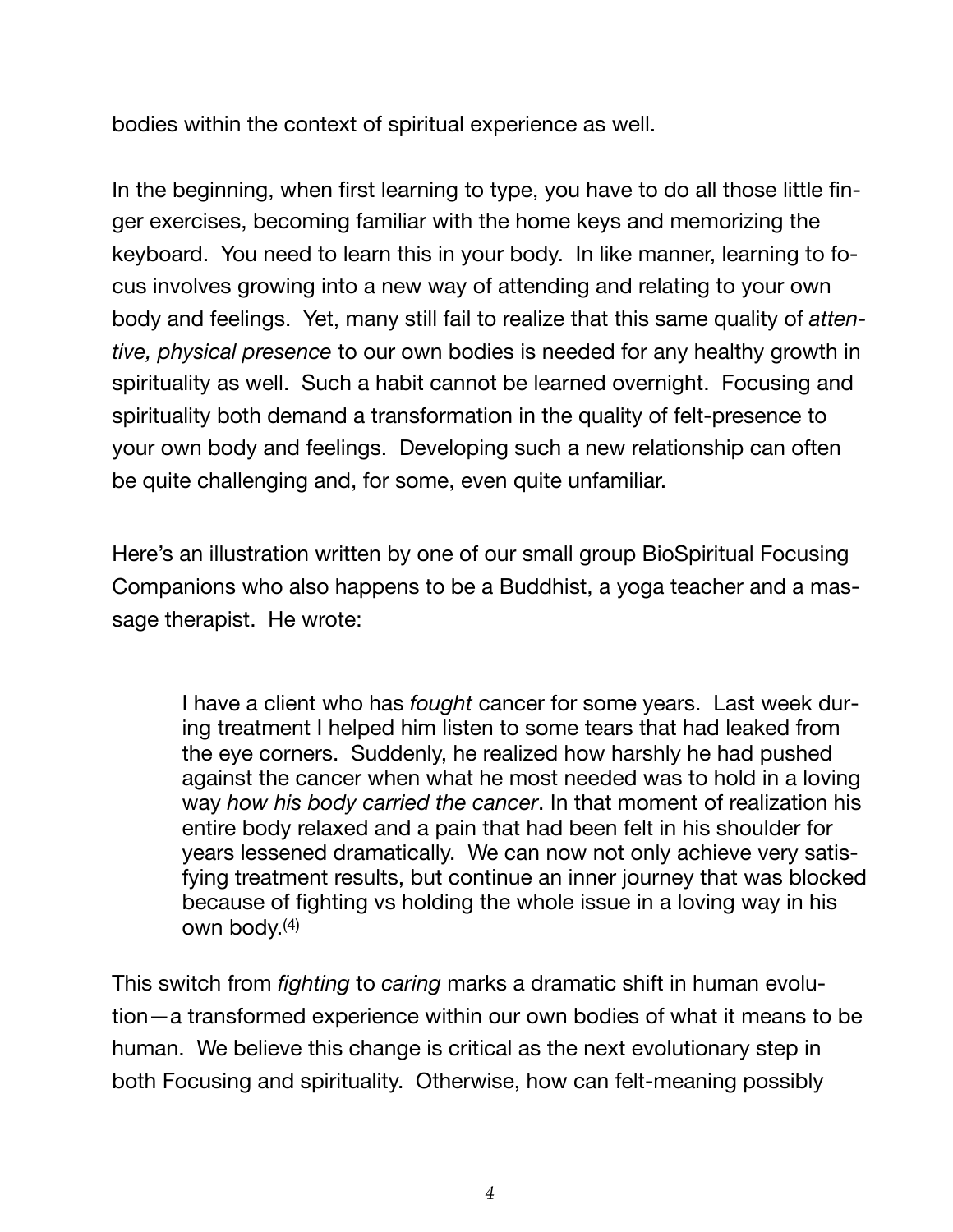move forward within the organism when you find yourself unable or unwilling to get near the feeling or felt-sense that most troubles or challenges you? Often, the very feeling most needing your loving attention is *the one you instinctively move away from.* How can a symbol interact with a felt-sense when the feltness of it all is something you instinctively push away? *Yet, that's exactly how process-skipping functions in your body.*

Grasping the significance of this discontinuity becomes essential if the Focusing process is ever to penetrate the immune system of our social fabric and the networks around us! What the hurting places in your body most need from you is for you to be there in a loving, caring, *physical* way. One experienced Focusing teacher of ten years, after going through our 3 month program which is now available as our new workbook, wrote:

... I began to realize that I had fallen into a pattern of needing to extract meaning from my felt experience rather than just caring for it. The meaning (that emerged *from* my body) had become more important than the relationship (*with* my body).(5)

In the beginning when Ed and I first learned Focusing many years ago, it was suggested that we find some imaginary way to *distance* painful or scary feelings. Neither of us ever found this exercise worked for us. Why? Because there was *no actual transformation within the felt-relationship*. The quality of our felt-presence to whatever we pushed away did not change. There was only a kind of easing, numbing or distraction by getting involved in the details of placing troublesome feelings farther away from us.

However, we did learn from personal experience that a transformation in such relationships could occur when we realized that pain or fear were *the voice of our own bodies crying out in distress to be listened to* so they could feel our caring presence and respond by revealing what needed to be heard. Moreo-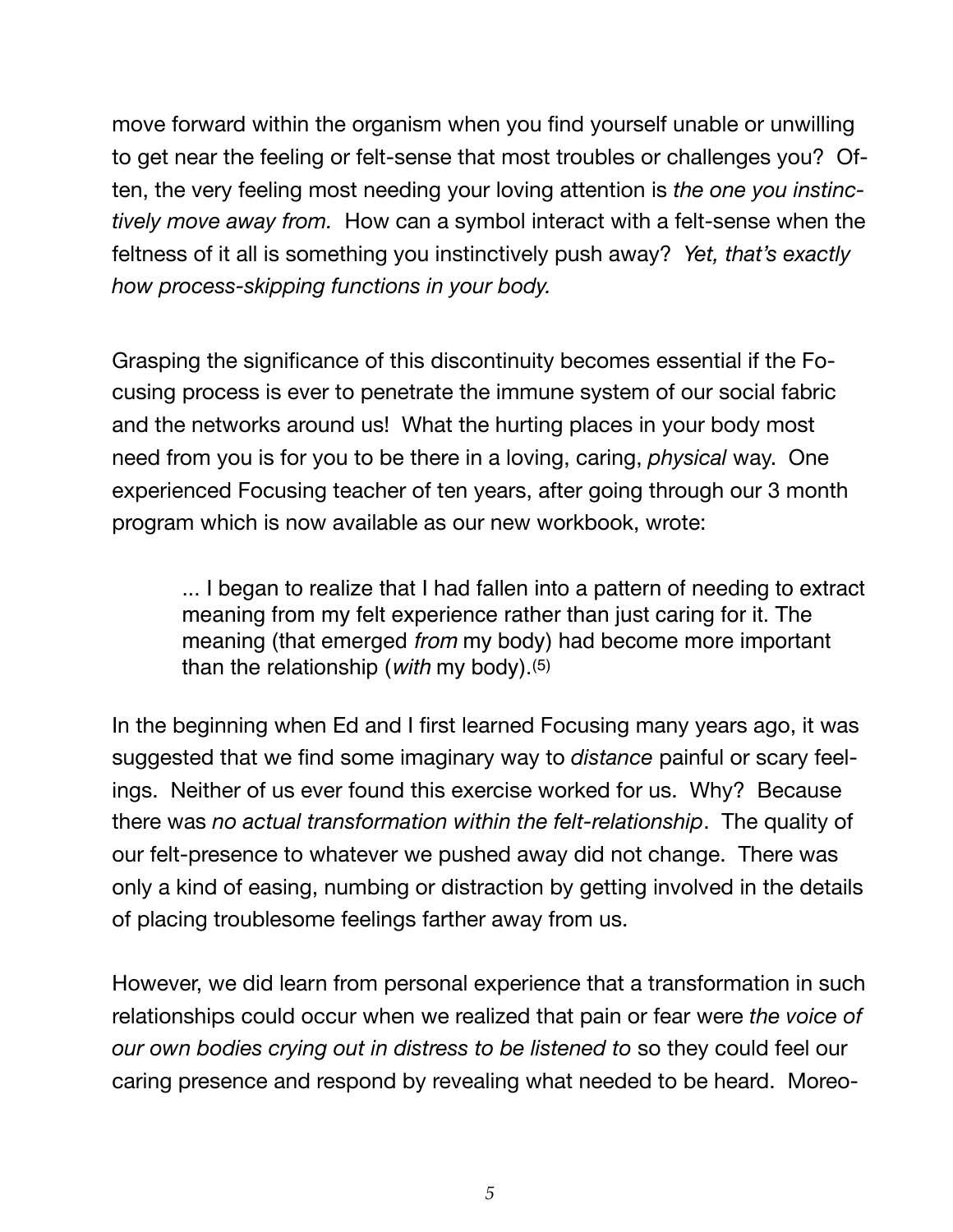ver, we found it easier to bring a physically-felt, compassionate presence to how our own hurting bodies were *carrying* pain, instead of the psychologically impossible effort of embracing the pain itself which was still too scary or even terrifying to get near to. This essential *switch in the relationship* to our own bodies and how they carried our feelings made a critical difference because then our bodily-felt capacity for caring presence could be drawn into play.

Ed then recognized that we all have very special teachers of caring-presence *right inside our own bodies* as part of our biology as human beings. He called them our *Affection Teachers*—a body-response needing to be called out from us because we cannot make them appear on their own. You neither intend nor order up affection at will. It is drawn out of you, often as a surprising body-gift. You notice this in babies and small children—how they find themselves spontaneously drawn to stuffed or cuddly little baby animals. As we grow up other, more adult experience of Affection Teachers, that we often pay little or no attention to, will occur in our lives and call out to be recognized.

For example, a middle-aged woman needed to find her own Affection Teacher in order to hold inside the fears and turmoil of her own disintegrating marriage. At the same time she was also responsible for organizing everything involved in her daughter's up-coming marriage. Suddenly she remembered the body-feel of nursing her daughter and stroking her tiny little head. Immediately, she and Ed both recognized that she had been gifted with *the physical point of entry* into her body's knowing which could guide and help her to hold and be present in a caring way to how her body carried all her inner turmoil.

Entering the world of body-knowing is a little like learning to drive a car and through the experience getting *a feel for the road*. We all need to let our Af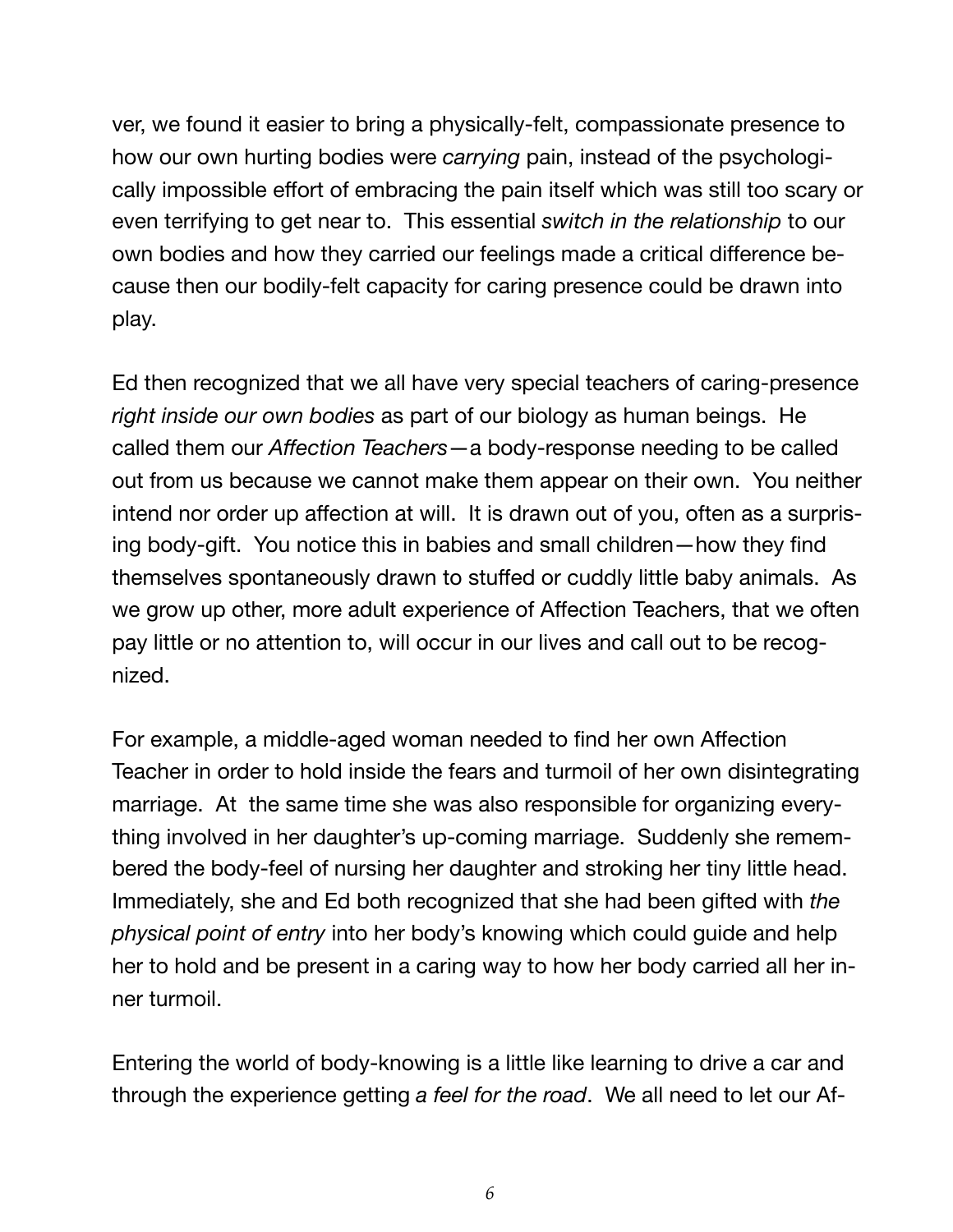fection Teachers guide us into *a body-sense* for holding, being present to and owning in a caring way whatever needs to be heard inside us.

It is very important not to confuse the Affection Teacher with a temporary soothing away of our difficult feelings. For many, this can turn into just one more way to process-skip around how something really feels in our body. Affection Teachers help us *to change the quality of our felt relationship to what we carry in our bodies*. They have enabled participants in our programs to involve their own bodies more actively in the Focusing process.

I believe this is a critical point for developing a more effective Focusing *pedagogy* as well as a more healthy and transformative spirituality. But how do we teach this? It's not just a matter of communicating some new idea in the mind. A new habit and experience needs to seep into the body as well! What inbuilt resources are readily available within us that can motivate and support such a changing relationship? The first steps of learning to *Notice* and *Nurture* our important feelings and felt-senses have become two pivotal *body-learnings* within both personal and spiritual growth. Our workbook is built around six key body-learnings like the two just mentioned above.

#### *How Can the Many be One?*

Let me now briefly describe something in BioSpiritual Focusing which provides an introduction to our linking of Focusing and Spirituality. The French Jesuit paleontologist, Pierre Teilhard de Chardin in his posthumously published work, *Science and Christ*, came to essentially the same conclusion as Gene regarding our human organism. In a letter penned in 1919 he wrote:

The subtle distinctions and individual explanations we pile up in an attempt to retain in philosophy the empirical notion of 'Body' are simply patches sewn into a worn-out fabric. The very basis of our specula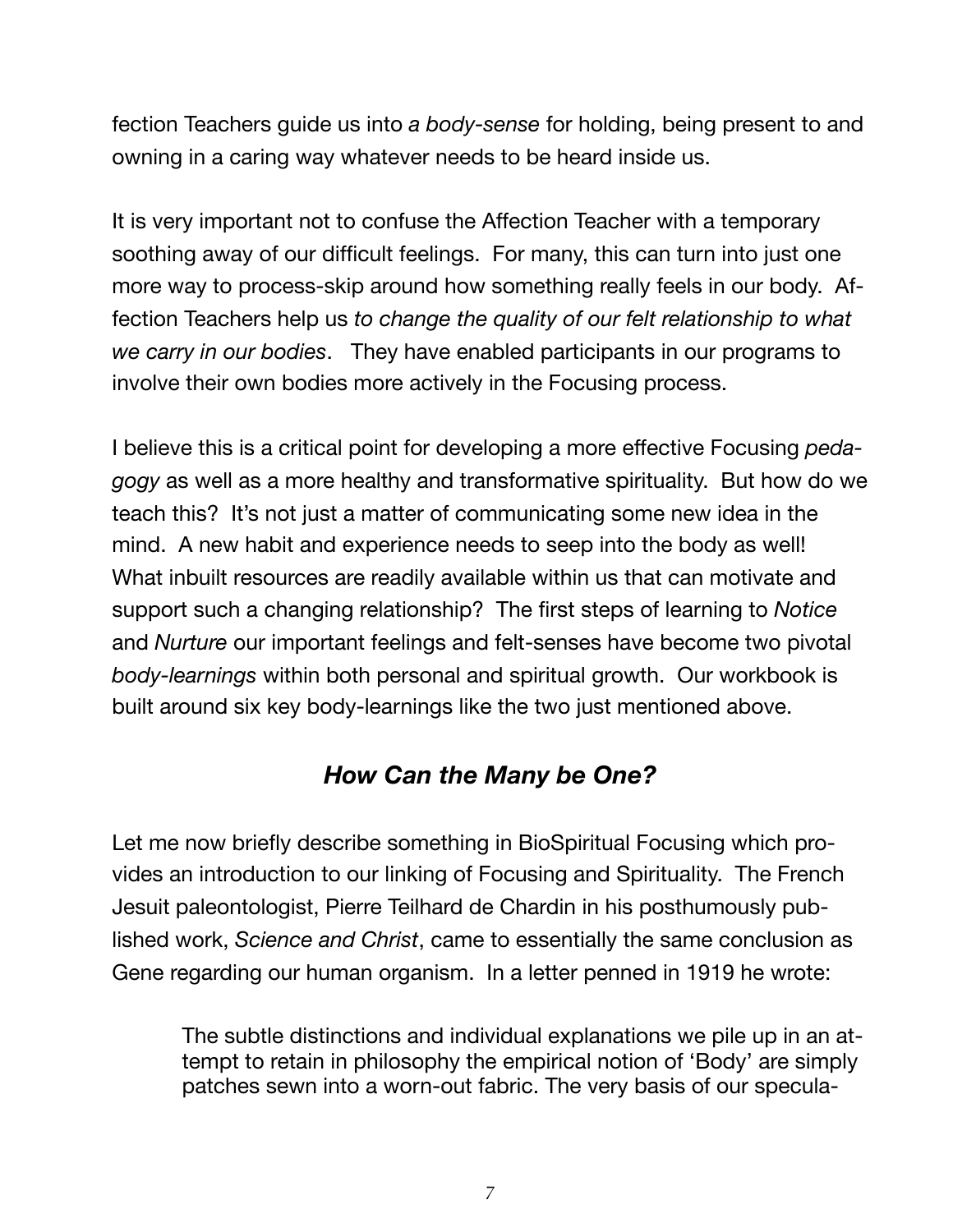tions about matter is defective. We must understand bodies in some other way than what we have hitherto accepted. The problem is  $how<sub>1</sub>(6)$ 

Père Teilhard then began pointing a direction toward resolving his own question when he wrote:

... the limited, tangible fragments that in common usage we call ... bodies, are not complete beings. They are only the nucleus of such beings, their organizational centre. In each case, the real extension of these bodies coincide with the full dimensions of the universe.(7)

In a parallel manner, Gene Gendlin has written:

Your physically felt body is, in fact, part of a gigantic system of here and other places, now and other times, you and other people in fact the whole universe. This sense of being bodily alive in a vast system is the body as it is felt from inside.(8)

When Joseph Campbell said that he wanted to place metaphor at the center of our exploration of Western Spirituality, his words helped me to recognize and begin sharing a personal experience I have had that relates to his statement. During my training in the Jesuits they needed someone to be a beekeeper for several beehives on the property. So, I volunteered. One of the very first things I quickly learned when working with bee colonies is that the entire colony—that big ball of clustered bees you may have seen hanging from a tree branch, all massed together in the springtime during their swarming season—that entire mass *in and of itself is a single, living organism!* This was not something I could only read about in books. I actually felt-sensed it within my own body. My physical organism touched and could resonate with the organicity before my eyes. I noticed that every colony had its own distinct personality. Some were very gentle, with individual bees buzzing curiously around me. Others had become so fearsome I couldn't even get within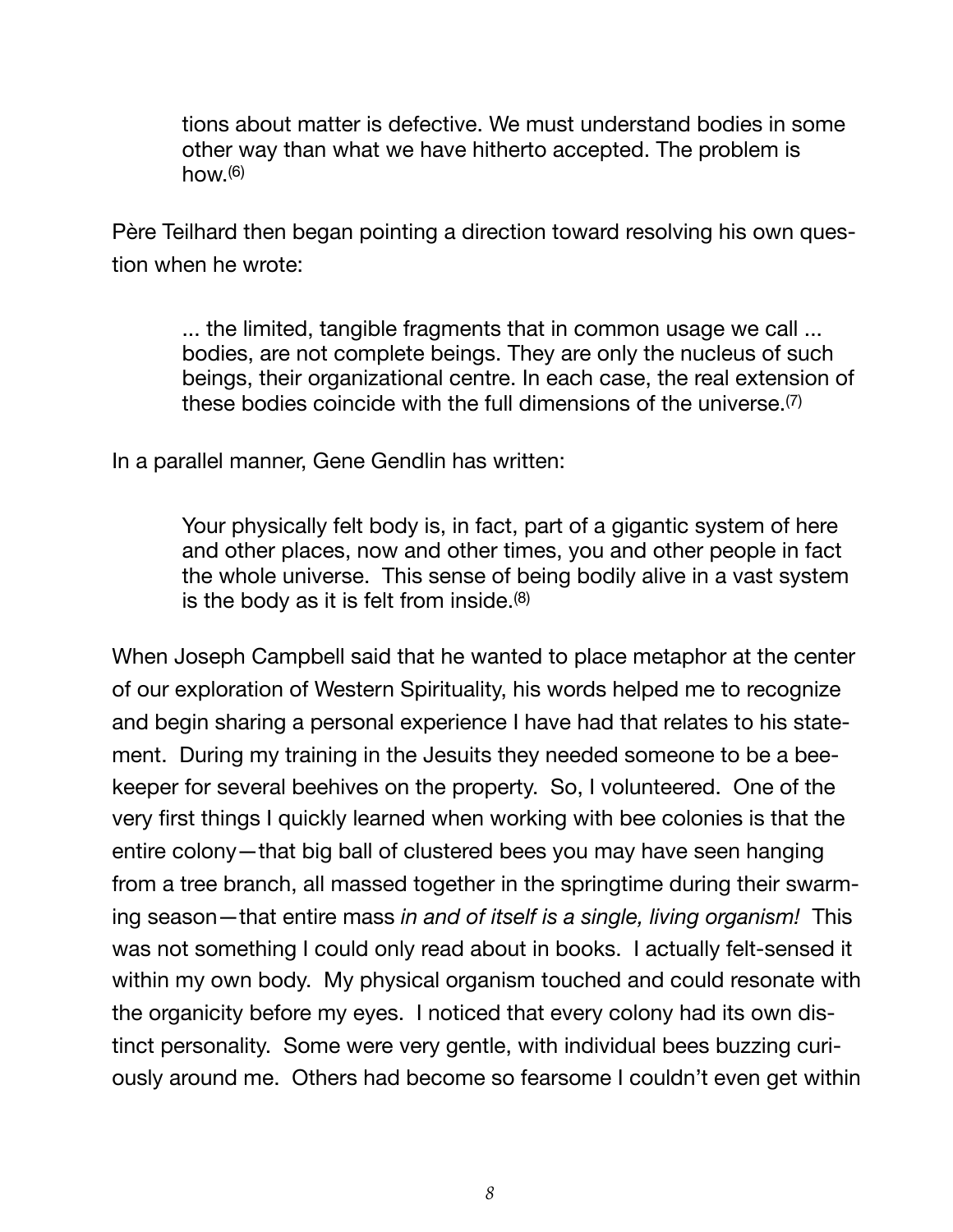50 yards of the hive before they were all over me.

During my philosophical studies, this experience connected with the single, greatest problem in philosophy which may be summarized in two, cryptic questions: "How can the many be one?" "How can the one be many?" Such questions are never answered in the mind alone. Yet, they became tangible and immediately approachable from within my own body's knowing. I must confess to having learned more about spirituality and philosophy from my experience with the bees than I have from a lifetime of reading scholarly books and articles or the lives of the saints. My body-experience with the bees has become *a powerful personal metaphor* in my own life, raising into awareness a felt-sense of being part of something Greater than myself. We are all tied-together within a Larger, Living Body. We can never escape from the sheer *physical organicity* of this experience. But we need to develop the body-habit of Noticing and Nurturing such felt-senses.

As Gene wrote earlier, "Your physically felt body is part of the whole universe." Today, we find ourselves groping our way forward into a more *embodied* experience of just such organic, even cosmic environmentalism. We think of ourselves as totally separate from one another. Yet, like it or not, we find ourselves being drawn together in ways that challenge our radical sense of separateness. Think of lungs and air and breathing. You can isolate and separate them into little pieces, analyzing and discussing each as though they were discrete, separable entities. Yet, while the mind divides, our bodies sense the vital interactions. As John Muir reminded us, "When we try to pick out anything by itself, we find it hitched to everything else in the Universe."(9)

In the world of body-knowing we are all linked together as *a single, living organism* which, for Christians embraces both the living and the dead—*the Communion of Saints*. A growing awareness of such physical organicity is slowly maturing within humankind today. In our churches, however, many still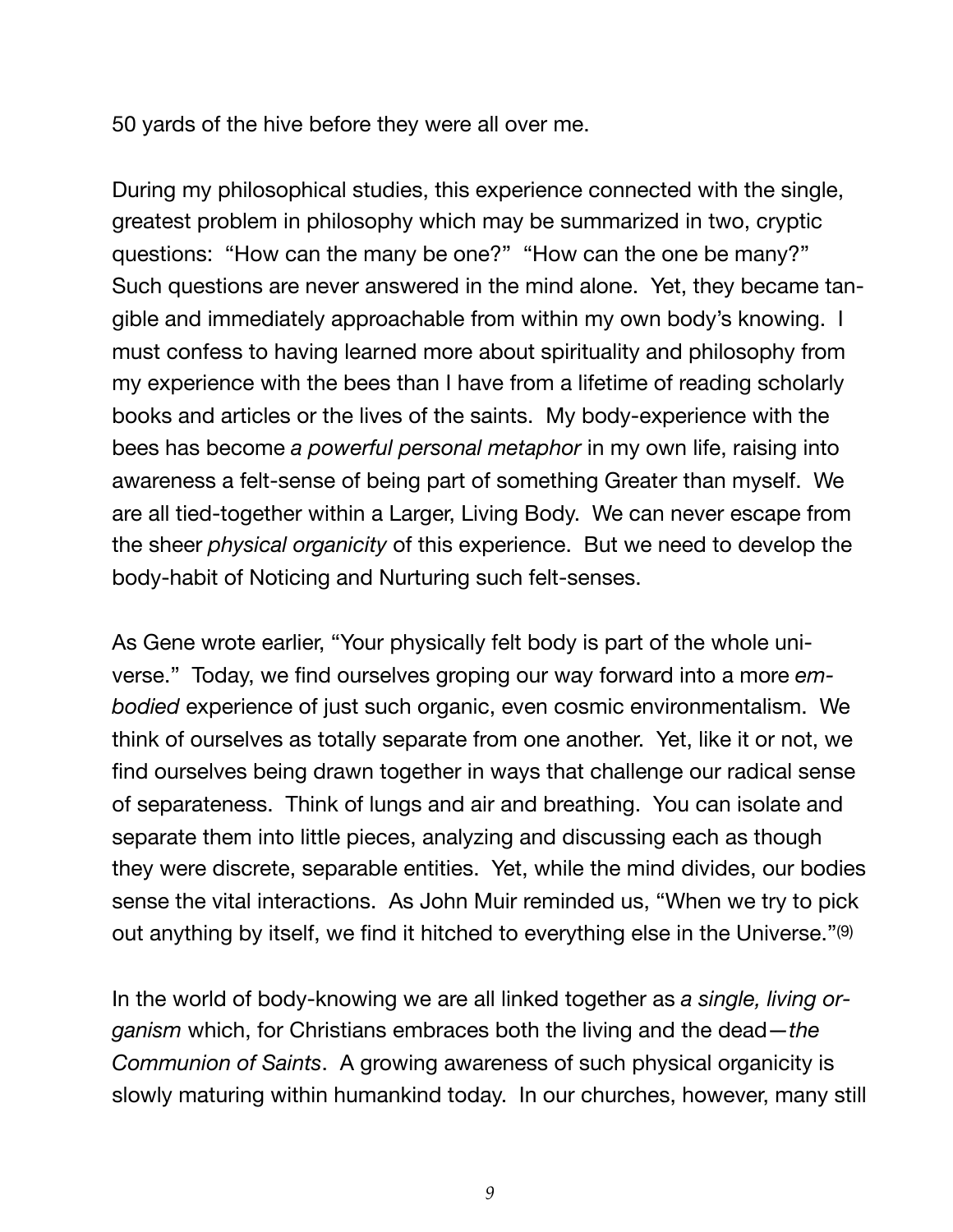vote with their feet because they feel something vital missing in their experience of traditional religion. As expatriates they still instinctively long for an active inclusion of their own bodily-knowing within their personal search for a more integrating and inclusive Christian spirituality.

As members of the community of Focusing, can you begin to imagine what might occur if the different religions in our world could gather to celebrate with one another the shared stories in our evolving body-habit of Noticing and Nurturing the deeper felt-senses within our important feelings? If the human body, together with its unique way of knowing, cannot be fully integrated into our experience of contemporary spirituality, surely that spirituality will have little if any impact for significantly transforming our increasing violence and loss of a sense for the common good.

#### *A Whole New Universe Inside Ourselves*

In closing, let me share a final reflection on where the felt-sense and the feltshift lie within BioSpiritual Focusing. When Galileo and Copernicus turned everything topsy-turvy, upsetting the serene, stable order of our then imagined geocentric universe—and they did this by *changing the relationships*  among sun, moon, earth and stars—they introduced a perception-shattering *new paradigm* which demanded a changed perspective on the universe. But even more, it opened the door upon a whole new way of *experiencing ourselves within the universe*. We were no longer the center of everything. But developing new eyes to see and ears to hear did not just stop with the sun, moon and stars. This powerful new experience eventually thrust roots deep within the communal body of humankind itself, transforming even our most intimate *inner* experience of ourselves.

The effects of this inner Renaissance continue accelerating within our own time, opening a BioSpiritual doorway into that Larger Body which, for Chris